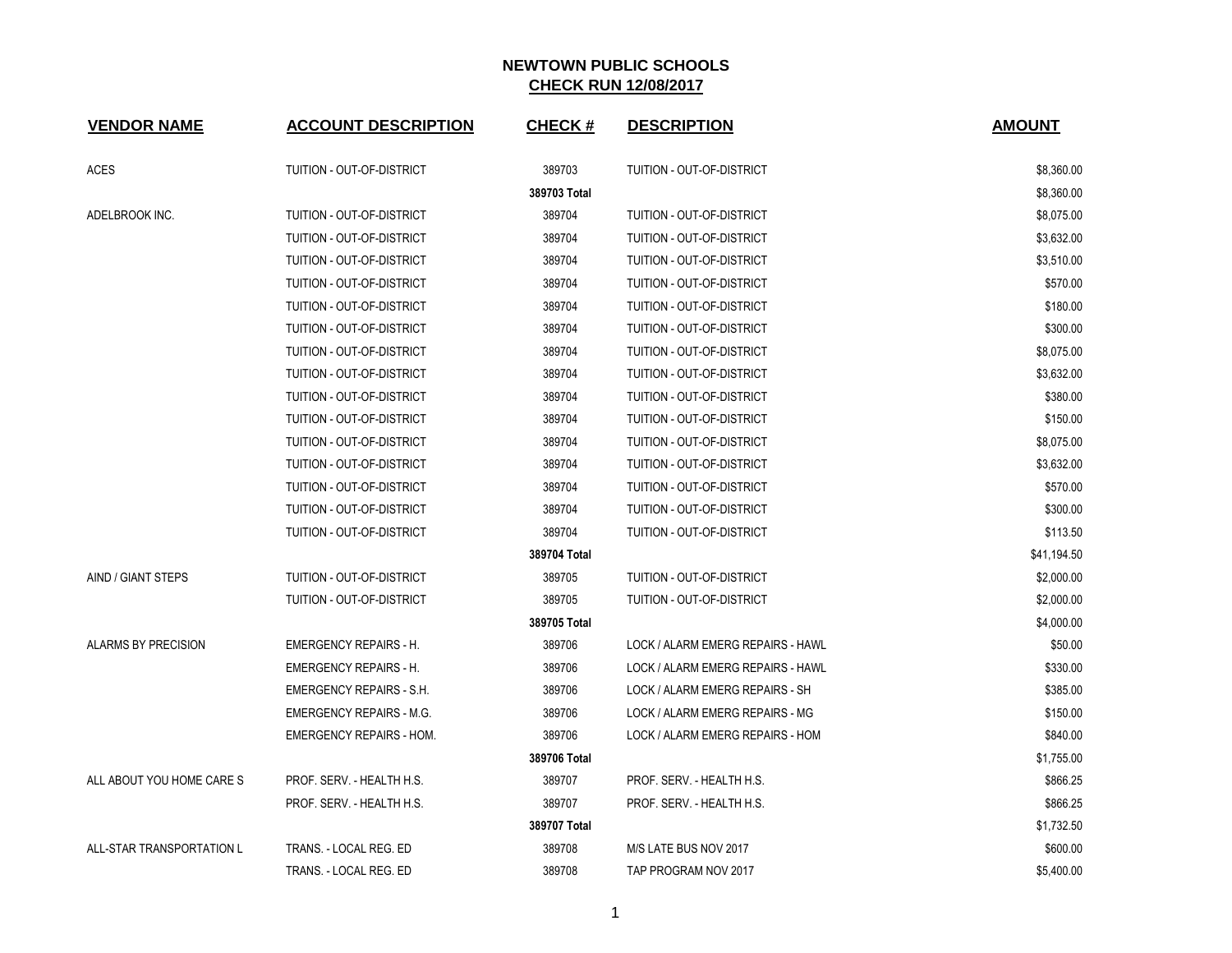| <b>VENDOR NAME</b>        | <b>ACCOUNT DESCRIPTION</b>      | <b>CHECK#</b> | <b>DESCRIPTION</b>                                                     | <b>AMOUNT</b> |
|---------------------------|---------------------------------|---------------|------------------------------------------------------------------------|---------------|
|                           |                                 |               |                                                                        |               |
| ALL-STAR TRANSPORTATION L | TRANS. - LOCAL REG. ED          | 389708        | GATES PROGRAM RIS NOV 2017                                             | \$720.00      |
|                           | TRANS. - MAGNET SCH.            | 389708        | EXTRA BUS MAGNET SCH NOV 2017                                          | \$540.00      |
|                           | TRANS. - LOCAL SPECIAL ED       | 389708        | TOOLS FOR LIVING CLASS 10/31/17                                        | \$880.00      |
|                           | TRANS. - LOCAL SPECIAL ED       | 389708        | MONITORS SPEC ED NOV 2017                                              | \$10,260.00   |
|                           | TRANS. - LOCAL SPECIAL ED       | 389708        | MONITOR MID DAY PREK NOV 2017                                          | \$1,425.00    |
|                           | TRANS. - LOCAL SPECIAL ED       | 389708        | MIDDAY PREK S/H NOV 2017                                               | \$2,250.00    |
|                           | TRANS. - LOCAL SPECIAL ED       | 389708        | MIDDAY PREK S/H NOV 2017                                               | \$2,250.00    |
|                           |                                 | 389708 Total  |                                                                        | \$24,325.00   |
| ALL-STAR TRANSPORTATION2  | TRANS. - LOCAL REG. ED          | 389709        | LOCAL REGULAR ED TRANSPORTATION (2) TYPE II                            | \$10,540.80   |
|                           | TRANS. - LOCAL REG. ED          | 389709        | LOCAL REGULAR ED TRANSPORTATION (31) 77P & (13) 47P                    | \$226,598.42  |
|                           | TRANS. - PRIVATE                | 389709        | ST. ROSE TRANSPORTATION                                                | \$19,247.03   |
|                           | TRANS. - PRIVATE                | 389709        | F. WOODS TRANSPORTATION                                                | \$5,015.00    |
|                           | <b>TRANS. - PRIVATE</b>         | 389709        | H. VALLEY TRANSPORTATION                                               | \$4,867.50    |
|                           | TRANS. - MAGNET SCH.            | 389709        | ECA (ACCES) TRANSPORTATION                                             | \$4,248.00    |
|                           | TRANS. - MAGNET SCH.            | 389709        | RCA (CES) TRANSPORTATION                                               | \$4,130.00    |
|                           | TRANS. - MAGNET SCH.            | 389709        | DANBURY MAGNET TRANSPORTATION                                          | \$2,970.00    |
|                           | TRANS. - NONNEWAUG              | 389709        | NONNEWAUG TRANSPORTATION                                               | \$3,891.50    |
|                           | TRANS. - VO/TECH.               | 389709        | <b>HATS TRANSPORTATION</b>                                             | \$5,339.50    |
|                           | TRANS. - LOCAL SPECIAL ED       | 389709        | LSPED TRANSPORTATION (3) WHEEL-CHAIR, (6) TYPE II                      | \$34,271.50   |
|                           |                                 | 389709 Total  |                                                                        | \$321,119.25  |
| AMAZON (12)               | INSTR. SUPPLIES - READING       | 389710        | Assorted book titles for reading classes, including Michael Vey Series | \$162.08      |
|                           | INSTR. SUPPLIES - COMPUTER ED.  | 389710        | shipping charge                                                        | \$9.99        |
|                           | INSTR. SUPPLIES - CLASSROOM     | 389710        | For classroom items need throughout the school year.                   | \$65.20       |
|                           | INSTR. SUPPLIES - CLASSROOM     | 389710        | For classroom items need throughout the school year.                   | \$28.40       |
|                           |                                 | 389710 Total  |                                                                        | \$265.67      |
| AMAZON (9)                | <b>INSTR. SUPPLIES - MATH</b>   | 389711        | 1 OF MEAD COMP NOTEBOOK 12 PACK                                        | \$19.99       |
|                           | <b>INSTR. SUPPLIES - MATH</b>   | 389711        | 1 quantity AC/DC Adapter for Elmo TT-12iD Doc Cam                      | \$14.89       |
|                           | <b>INSTR. SUPPLIES - ART</b>    | 389711        | Amazon Basics A9 Invitation Envelope, Peel & Seal, White, 100-Pack     | \$7.99        |
|                           |                                 | 389711 Total  |                                                                        | \$42.87       |
| AMERICAN INDUSTRIAL TECHN | <b>B&amp;G CONTRACTED SERV.</b> | 389712        | TESTING / CHEMICALS FOR HOT WATER BOILER LOOP - HAW                    | \$250.00      |
|                           |                                 | 389712 Total  |                                                                        | \$250.00      |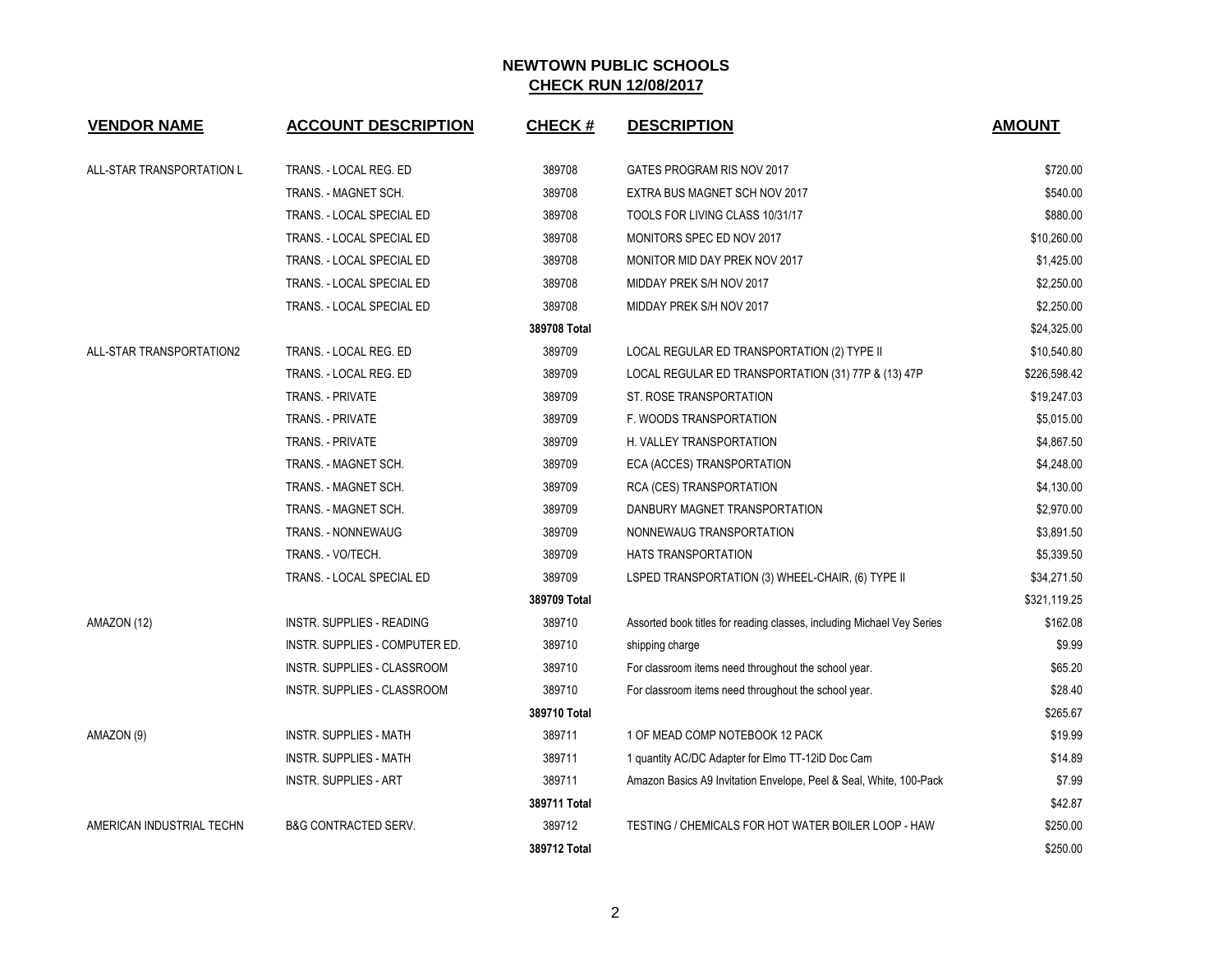| <b>VENDOR NAME</b>        | <b>ACCOUNT DESCRIPTION</b>      | <b>CHECK#</b> | <b>DESCRIPTION</b>                                    | <b>AMOUNT</b> |
|---------------------------|---------------------------------|---------------|-------------------------------------------------------|---------------|
| ANTHEM BLUE CROSS AN      | P/R - VOLUNTARY VISION INS.     | 389713        | ANTHEM INS 11/01/17 - 11/30/17                        | \$1,076.90    |
|                           |                                 | 389713 Total  |                                                       | \$1,076.90    |
| ANTHEM SPORTS, LLC        | <b>INSTR. SUPPLIES - SPORTS</b> | 389714        | (2) White Basketball Boards/(6) Basketball Scorebooks | \$121.37      |
|                           |                                 | 389714 Total  |                                                       | \$121.37      |
| AQUARION WATER COMPANY OF | WATER - H.                      | 389715        | WATER 200332183 23 THOU GAL                           | \$317.90      |
|                           | WATER - S.H.                    | 389715        | WATER 200389638C FIRE LINE S/H                        | \$173.24      |
|                           | WATER - S.H.                    | 389715        | WATER 200391787 34. THOU GAL                          | \$505.07      |
|                           | WATER - M.G.                    | 389715        | WATER 200330675 FIRE LINE M/G                         | \$197.13      |
|                           | WATER - M.G.                    | 389715        | WATER 200331002 41 THOU GAL                           | \$420.88      |
|                           | WATER - M.S.                    | 389715        | WATER 200330637 74. THOU GAL                          | \$609.96      |
|                           | WATER - H.S.                    | 389715        | WATER 200328870 380 THOU GAL                          | \$1,816.69    |
|                           | WATER - H.S.                    | 389715        | WATER 200328345 H/S IRR                               | \$186.33      |
|                           | WATER - H.S.                    | 389715        | WATER 200331205 2 THOU GAL                            | \$42.49       |
|                           |                                 | 389715 Total  |                                                       | \$4,269.69    |
| ASCOT EDUCATION LLC       | TUITION - OUT-OF-DISTRICT       | 389716        | TUITION - OUT-OF-DISTRICT                             | \$6,790.00    |
|                           |                                 | 389716 Total  |                                                       | \$6,790.00    |
| ASSOCIATED REFUSE HAULERS | <b>REFUSE REMOVAL</b>           | 389717        | REFUSE REMOVAL 2017-2018 2ND YEAR OF 5 YEAR BID       | \$7,965.42    |
|                           | REFUSE REMOVAL                  | 389717        | CARDBOARD RECYCLING 2017-2018                         | \$40.00       |
|                           | <b>REFUSE REMOVAL</b>           | 389717        | CARDBOARD RECYCLING 2017-2018                         | \$179.00      |
|                           | <b>REFUSE REMOVAL</b>           | 389717        | CARDBOARD RECYCLING 2017-2018                         | \$118.00      |
|                           | <b>REFUSE REMOVAL</b>           | 389717        | CARDBOARD RECYCLING 2017-2018                         | \$172.00      |
|                           | <b>REFUSE REMOVAL</b>           | 389717        | CARDBOARD RECYCLING 2017-2018                         | \$233.00      |
|                           | REFUSE REMOVAL                  | 389717        | CARDBOARD RECYCLING 2017-2018                         | \$410.00      |
|                           |                                 | 389717 Total  |                                                       | \$9,117.42    |
| <b>ATOMIC</b>             | STAFF TRAIN. - STAFF DEVELOP.   | 389718        | ATOMIC Math Conference Dec. 4, 2017 Cromwell CT       | \$115.00      |
|                           | STAFF TRAIN. - STAFF DEVELOP.   | 389718        | ATOMIC Math Conference Dec. 4, 2017 Cromwell CT       | \$115.00      |
|                           | STAFF TRAIN. - STAFF DEVELOP.   | 389718        | ATOMIC Math Conference Dec. 4, 2017 Cromwell CT       | \$115.00      |
|                           | STAFF TRAIN. - STAFF DEVELOP.   | 389718        | ATOMIC Math Conference Dec. 4, 2017 Cromwell CT       | \$115.00      |
|                           |                                 | 389718 Total  |                                                       | \$460.00      |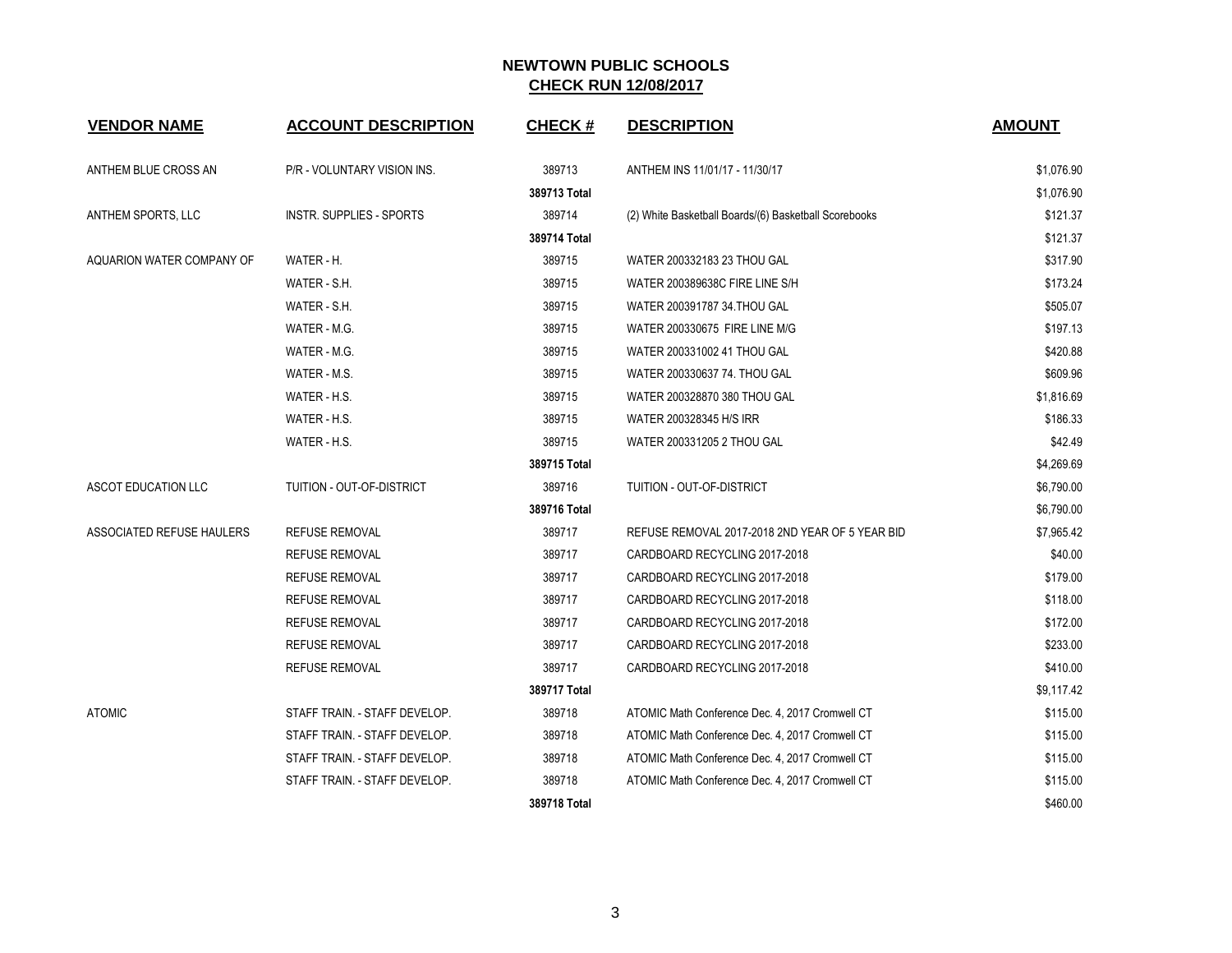| <b>VENDOR NAME</b>               | <b>ACCOUNT DESCRIPTION</b>       | <b>CHECK#</b> | <b>DESCRIPTION</b>                           | <b>AMOUNT</b> |
|----------------------------------|----------------------------------|---------------|----------------------------------------------|---------------|
| AUTO HOME COMMERCIAL             | <b>EMERGENCY REPAIRS - H.</b>    | 389719        | PA SYSTEM / CLOCK REPAIRS - HAWL             | \$290.06      |
|                                  | <b>EMERGENCY REPAIRS - RIS.</b>  | 389719        | PA SYSTEM / CLOCK REPAIRS - RIS              | \$865.06      |
|                                  | <b>EMERGENCY REPAIRS - M.S.</b>  | 389719        | PA SYSTEM / CLOCK REPAIRS - NMS              | \$202.36      |
|                                  |                                  | 389719 Total  |                                              | \$1,357.48    |
| AYOUB, CHRISTINA                 | STAFF TRAVEL - PUPIL SERV.       | 389720        | TRAVEL 08/23 - 12/01/2017                    | \$99.40       |
|                                  |                                  | 389720 Total  |                                              | \$99.40       |
| <b>PRIVATE</b>                   | TUITION - OUT-OF-DISTRICT        | 389721        | TUITION - OUT-OF-DISTRICT                    | \$13,500.00   |
|                                  |                                  | 389721 Total  |                                              | \$13,500.00   |
| <b>BOWLES, PATRICIA</b>          | INSTR. SUPPLIES - CLASSROOM      | 389722        | <b>BOOK RETRIEVER</b>                        | \$36.00       |
|                                  |                                  | 389722 Total  |                                              | \$36.00       |
| BROCCOLO, TINA                   | INSTR. SUPPLIES - GUIDANCE       | 389723        | <b>CAREER DAY EXPENSES</b>                   | \$43.16       |
|                                  |                                  | 389723 Total  |                                              | \$43.16       |
| <b>BROOKS ENVIRONMENTAL CONS</b> | PROF. SERV. - B. & G.            | 389724        | ASBESTOS DESIGNATED PERSON 2017-2018         | \$850.00      |
|                                  |                                  | 389724 Total  |                                              | \$850.00      |
| <b>BYRNE, SABRINA</b>            | STAFF TRAIN. - CLASSROOM         | 389725        | <b>EDUCATION CLASSES</b>                     | \$250.00      |
|                                  |                                  | 389725 Total  |                                              | \$250.00      |
| CARTISANO, ELIZABETH JEAN        | STAFF TRAVEL - INFO. TECH.       | 389726        | TRAVEL 10/03/17 - 11/30/17                   | \$48.63       |
|                                  |                                  | 389726 Total  |                                              | \$48.63       |
| CHAINSAWS UNLIMITED,             | <b>B&amp;G SUPPLIES - MAINT.</b> | 389727        | CHAINS FOR SNOW BLOWERS - MAINT SUPPLIES     | \$67.75       |
|                                  | REPAIRS - MAINT.                 | 389727        | CUT OFF SAW REPAIR - MAINT REPAIRS           | \$194.99      |
|                                  |                                  | 389727 Total  |                                              | \$262.74      |
| <b>CHARTER COMMUNICATION</b>     | <b>TELEPHONE &amp; CABLE</b>     | 389728        | SERV 2017/18                                 | \$3,193.55    |
|                                  |                                  | 389728 Total  |                                              | \$3,193.55    |
| <b>CIRMA</b>                     | WORKERS COMP.                    | 389729        | 3RD INSTALLMENT WORKERS COMPENSATION 2017/18 | \$120,199.76  |
|                                  | PROPERTY INSURANCE               | 389729        | 3RD LIABILITY-AUTO-PROPERTY 2017/18          | \$87,577.30   |
|                                  |                                  | 389729 Total  |                                              | \$207,777.06  |
| CONNEC-TO-TALK                   | PROF. SERV. - PSYCH/MED. EVAL.   | 389730        | BCBA CONSULT 11/27/17-12/01/17               | \$1,827.50    |
|                                  | PROF. SERV. - PSYCH/MED. EVAL.   | 389730        | ABA SERV 11/27/17-12/01/17                   | \$1,400.00    |
|                                  |                                  | 389730 Total  |                                              | \$3,227.50    |
| CONNECTICUT INVENTION CON        | <b>INSTR. SUPPLIES - SCIENCE</b> | 389731        | CT Invention Convention registration         | \$150.00      |
|                                  |                                  | 389731 Total  |                                              | \$150.00      |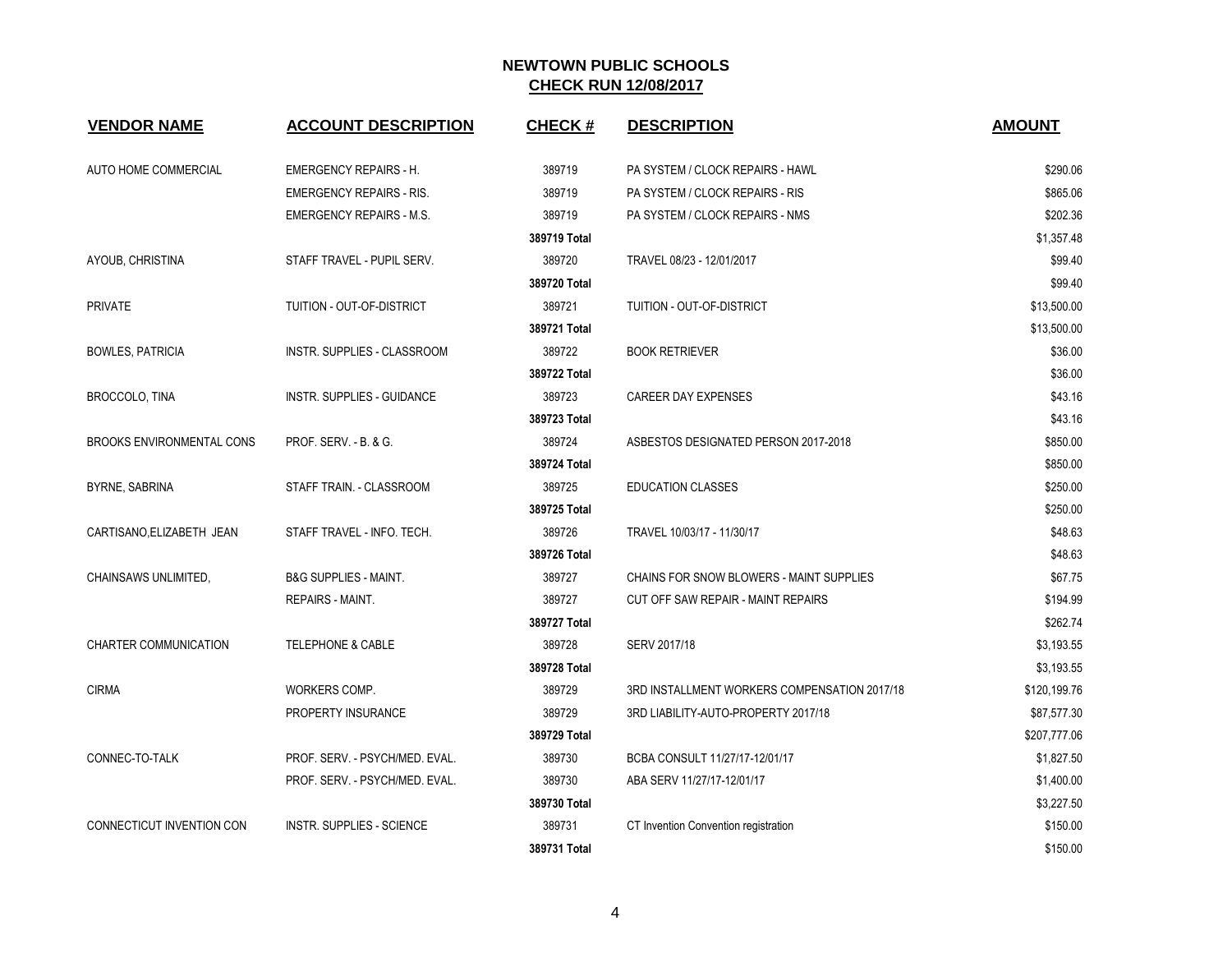| <b>VENDOR NAME</b>              | <b>ACCOUNT DESCRIPTION</b>           | <b>CHECK#</b> | <b>DESCRIPTION</b>                                          | <b>AMOUNT</b> |
|---------------------------------|--------------------------------------|---------------|-------------------------------------------------------------|---------------|
| <b>CREC</b>                     | CONTRACTED SERV. - SP/HEAR.          | 389732        | AUDIOLOGICAL MAINTENANCE SERVICES AR                        | \$2,989.80    |
|                                 |                                      | 389732 Total  |                                                             | \$2,989.80    |
| DALTON, ANNE                    | STAFF TRAIN. - H.S.                  | 389733        | NASN/ASNC MEMBERSHIP                                        | \$141.00      |
|                                 |                                      | 389733 Total  |                                                             | \$141.00      |
| DANDY DISTRIBUTOS INC.          | INSTR. SUPPLIES - LIFE MAN./CULINARY | 389734        | <b>THANKSGIVING SLIDES</b>                                  | \$119.66      |
|                                 | INSTR. SUPPLIES - LIFE MAN./CULINARY | 389734        | <b>THANKSGIVING SLIDES</b>                                  | \$361.67      |
|                                 |                                      | 389734 Total  |                                                             | \$481.33      |
| DATA MEMORY SYSTEMS             | INSTR. SUPPLIES - INFO. TECH.        | 389735        | DM50 668 4GB - 1RX8 PC3-12800U-11-13-A1                     | \$192.00      |
|                                 | INSTR. SUPPLIES - INFO. TECH.        | 389735        | Shipping                                                    | \$10.00       |
|                                 |                                      | 389735 Total  |                                                             | \$202.00      |
| DELL MARKETING L.P.             | REPAIRS - INFO. TECH.                | 389736        | Repairs, parts services for Dell computers and Chrome Books | \$565.12      |
|                                 |                                      | 389736 Total  |                                                             | \$565.12      |
| EAST RIVER ENERGY INC.          | FUEL OIL - GEN.                      | 389737        | OIL 292.0 GAL MAINT GARAGE                                  | \$550.90      |
|                                 | FUEL OIL - RIS.                      | 389737        | OIL 7199.0 GAL RIS                                          | \$13,581.94   |
|                                 | FUEL OIL - H.S.                      | 389737        | OIL 7201.0 GAL H/S                                          | \$13,585.70   |
|                                 |                                      | 389737 Total  |                                                             | \$27,718.54   |
| <b>ESPITEE, KRISTEN</b>         | STAFF TRAVEL - SP. ED. PREK-8        | 389738        | TRAVEL 10/27/17 - 11/30/17                                  | \$120.16      |
|                                 |                                      | 389738 Total  |                                                             | \$120.16      |
| EVERSOURCE (ELEC-BOE)           | ELECTRICITY - RIS.                   | 389739        | ELEC 51324453075 109,758. KWH                               | \$17,958.18   |
|                                 | ELECTRICITY - H.S.                   | 389739        | ELEC 51356633040 20.00 KWH H/S IRR                          | \$45.88       |
|                                 | ELECTRICITY - H.S.                   | 389739        | ELEC 51418253076 377,280.00 KWH                             | \$50,350.05   |
|                                 |                                      | 389739 Total  |                                                             | \$68,354.11   |
| EVERSOURCE (GAS-BOE)            | PROPANE & NATURAL GAS - RIS.         | 389740        | GAS 57526160064 243.50 CCF                                  | \$304.34      |
|                                 |                                      | 389740 Total  |                                                             | \$304.34      |
| <b>F &amp; M ELECTRICAL SUP</b> | <b>B&amp;G SUPPLIES - MAINT.</b>     | 389741        | <b>BALLASTS / LIGHT SOCKETS - MAINT SUPPLIES</b>            | \$97.50       |
|                                 |                                      | 389741 Total  |                                                             | \$97.50       |
| <b>FOREMAN SCHOOL</b>           | TUITION - OUT-OF-DISTRICT            | 389742        | TUITION - OUT-OF-DISTRICT                                   | \$20,000.00   |
|                                 |                                      | 389742 Total  |                                                             | \$20,000.00   |
| <b>FUCCILLO, LEANNE</b>         | INSTR. SUPPLIES - GUIDANCE           | 389743        | CAREER DAY LUNCH                                            | \$209.93      |
|                                 |                                      | 389743 Total  |                                                             | \$209.93      |
| GASPARINE, BARBARA              | OFF. SUPPLIES - BUS. SERV.           | 389744        | AIRLIFT LAPTOP MOBILE DESK CART                             | \$65.99       |
|                                 |                                      | 389744 Total  |                                                             | \$65.99       |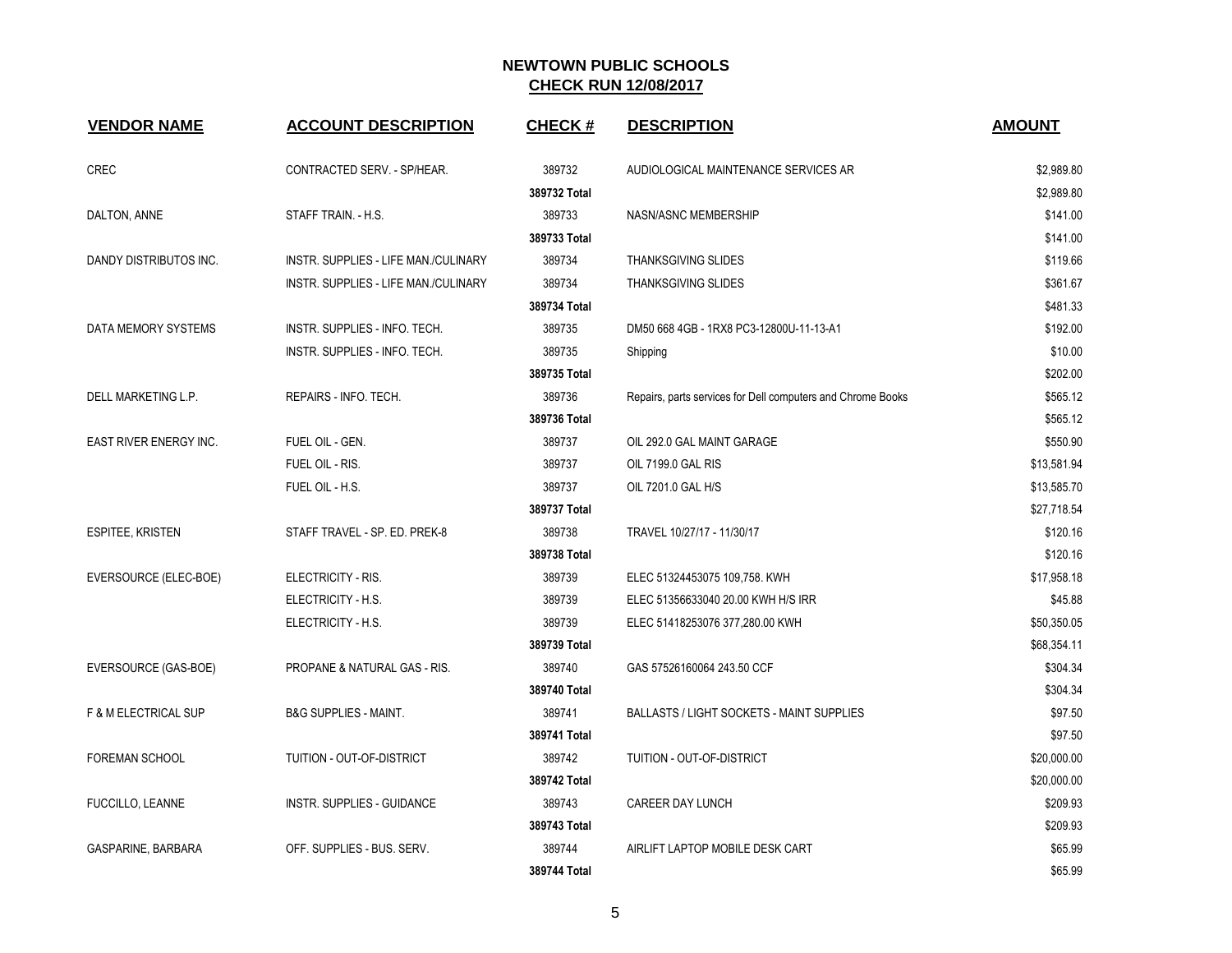| <b>VENDOR NAME</b>               | <b>ACCOUNT DESCRIPTION</b>          | <b>CHECK#</b> | <b>DESCRIPTION</b>                                  | <b>AMOUNT</b> |
|----------------------------------|-------------------------------------|---------------|-----------------------------------------------------|---------------|
| <b>GOLDIE AND LIBRO MUSIC CE</b> | <b>REPAIRS - MUSIC</b>              | 389745        | <b>INSTRUMENT REPAIRS</b>                           | \$295.00      |
|                                  |                                     | 389745 Total  |                                                     | \$295.00      |
| <b>PRIVATE</b>                   | TUITION - OUT-OF-DISTRICT           | 389746        | TUITION - OUT-OF-DISTRICT                           | \$6,500.00    |
|                                  |                                     | 389746 Total  |                                                     | \$6,500.00    |
| HB COMMUNICATIONS INC.           | INSTR. SUPPLIES - INFO. TECH.       | 389747        | Epson Lamp V13H010L8 (965H)                         | \$79.00       |
|                                  | INSTR. SUPPLIES - INFO. TECH.       | 389747        | Epson Lamp V13H010L87 (Powerlite 530)Quote 20103041 | \$79.00       |
|                                  |                                     | 389747 Total  |                                                     | \$158.00      |
| <b>ITSAVVY LLC</b>               | INSTR. SUPPLIES - INFO. TECH.       | 389748        | Star Tech 6 Ft HDMI to VGA HD2VGAMM6                | \$336.84      |
|                                  | INSTR. SUPPLIES - INFO. TECH.       | 389748        | Star Tech 10 HDMi to VGS MD2VGAMM10Quote 3039874    | \$64.10       |
|                                  |                                     | 389748 Total  |                                                     | \$400.94      |
| LAISO, KIMBERLY                  | STAFF TRAIN. - ADMIN.               | 389749        | ROCKS & PAINT KINDNESS SUPPLIES                     | \$102.58      |
|                                  |                                     | 389749 Total  |                                                     | \$102.58      |
| MACHADO, ANA PAULA DR.           | MEDICAL ADVISOR - HEALTH ADMIN      | 389750        | DEC 2017 MEDICAL DIRECTOR                           | \$1,000.00    |
|                                  |                                     | 389750 Total  |                                                     | \$1,000.00    |
| MAGNAKLEEN SERVICES LLC          | <b>B&amp;G SUPPLIES - CUSTODIAL</b> | 389751        | MOP / RUG SERVICE (ALL SCHOOLS) 2017-2018           | \$47.15       |
|                                  | <b>B&amp;G SUPPLIES - CUSTODIAL</b> | 389751        | MOP / RUG SERVICE (ALL SCHOOLS) 2017-2018           | \$60.65       |
|                                  | <b>B&amp;G SUPPLIES - CUSTODIAL</b> | 389751        | MOP / RUG SERVICE (ALL SCHOOLS) 2017-2018           | \$33.80       |
|                                  | <b>B&amp;G SUPPLIES - CUSTODIAL</b> | 389751        | MOP / RUG SERVICE (ALL SCHOOLS) 2017-2018           | \$21.50       |
|                                  | <b>B&amp;G SUPPLIES - CUSTODIAL</b> | 389751        | MOP / RUG SERVICE (ALL SCHOOLS) 2017-2018           | \$30.65       |
|                                  | <b>B&amp;G SUPPLIES - CUSTODIAL</b> | 389751        | MOP / RUG SERVICE (ALL SCHOOLS) 2017-2018           | \$28.25       |
|                                  | <b>B&amp;G SUPPLIES - CUSTODIAL</b> | 389751        | MOP / RUG SERVICE (ALL SCHOOLS) 2017-2018           | \$109.70      |
|                                  | <b>B&amp;G SUPPLIES - CUSTODIAL</b> | 389751        | MOP / RUG SERVICE (ALL SCHOOLS) 2017-2018           | \$47.15       |
|                                  | <b>B&amp;G SUPPLIES - CUSTODIAL</b> | 389751        | MOP / RUG SERVICE (ALL SCHOOLS) 2017-2018           | \$60.65       |
|                                  | <b>B&amp;G SUPPLIES - CUSTODIAL</b> | 389751        | MOP / RUG SERVICE (ALL SCHOOLS) 2017-2018           | \$33.80       |
|                                  | <b>B&amp;G SUPPLIES - CUSTODIAL</b> | 389751        | MOP / RUG SERVICE (ALL SCHOOLS) 2017-2018           | \$21.50       |
|                                  | <b>B&amp;G SUPPLIES - CUSTODIAL</b> | 389751        | MOP / RUG SERVICE (ALL SCHOOLS) 2017-2018           | \$30.65       |
|                                  | <b>B&amp;G SUPPLIES - CUSTODIAL</b> | 389751        | MOP / RUG SERVICE (ALL SCHOOLS) 2017-2018           | \$28.25       |
|                                  | <b>B&amp;G SUPPLIES - CUSTODIAL</b> | 389751        | MOP / RUG SERVICE (ALL SCHOOLS) 2017-2018           | \$109.70      |
|                                  | <b>B&amp;G SUPPLIES - CUSTODIAL</b> | 389751        | MOP / RUG SERVICE (ALL SCHOOLS) 2017-2018           | \$130.00      |
|                                  | <b>B&amp;G SUPPLIES - CUSTODIAL</b> | 389751        | MOP / RUG SERVICE (ALL SCHOOLS) 2017-2018           | \$166.50      |
|                                  | <b>B&amp;G SUPPLIES - CUSTODIAL</b> | 389751        | MOP / RUG SERVICE (ALL SCHOOLS) 2017-2018           | \$201.00      |
|                                  | <b>B&amp;G SUPPLIES - CUSTODIAL</b> | 389751        | MOP / RUG SERVICE (ALL SCHOOLS) 2017-2018           | \$48.50       |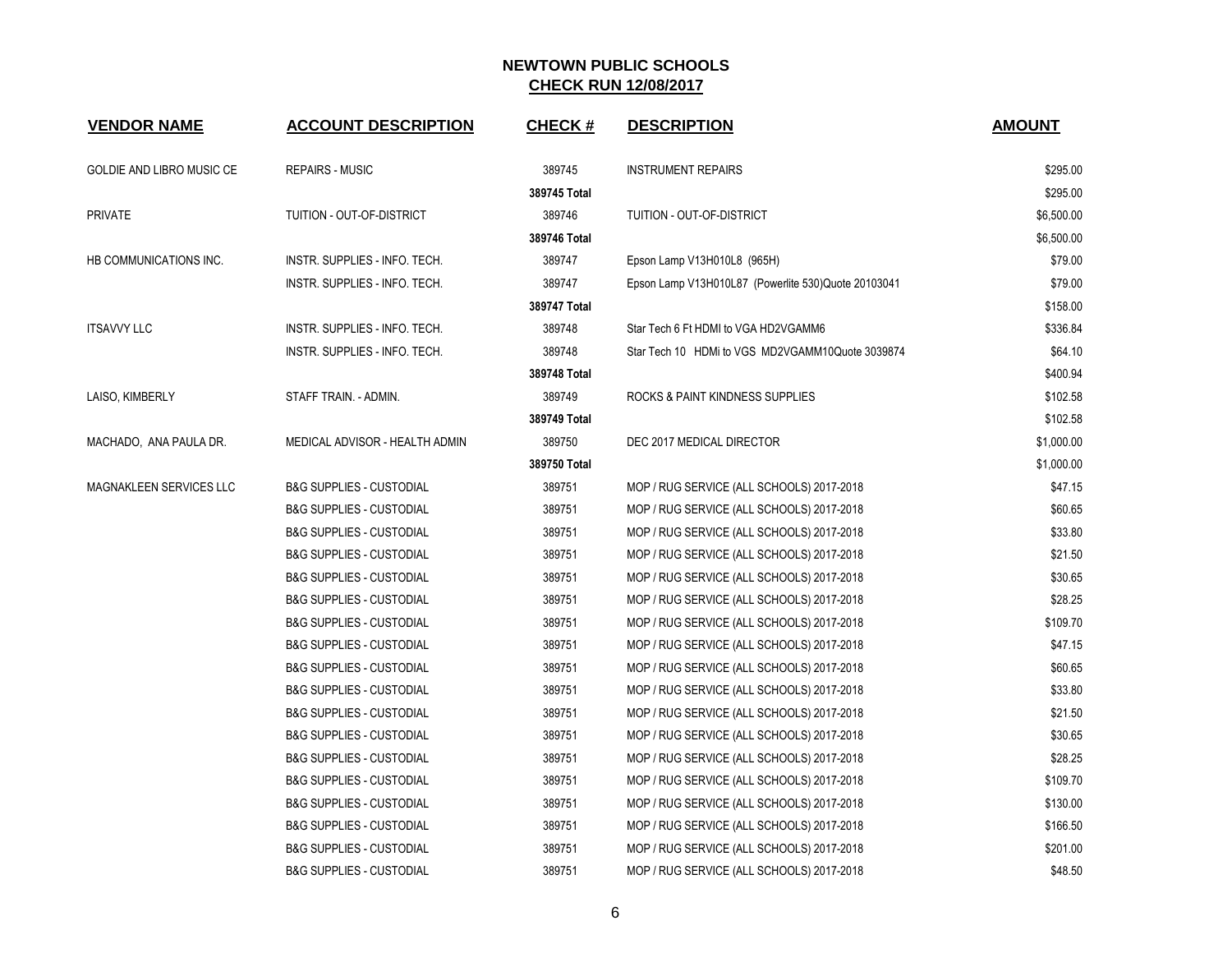| <b>VENDOR NAME</b>         | <b>ACCOUNT DESCRIPTION</b>          | <b>CHECK#</b> | <b>DESCRIPTION</b>                                       | <b>AMOUNT</b> |
|----------------------------|-------------------------------------|---------------|----------------------------------------------------------|---------------|
| MAGNAKLEEN SERVICES LLC    | <b>B&amp;G SUPPLIES - CUSTODIAL</b> | 389751        | MOP / RUG SERVICE (ALL SCHOOLS) 2017-2018                | \$26.00       |
|                            | <b>B&amp;G SUPPLIES - CUSTODIAL</b> | 389751        | MOP / RUG SERVICE (ALL SCHOOLS) 2017-2018                | \$36.00       |
|                            | <b>B&amp;G SUPPLIES - CUSTODIAL</b> | 389751        | MOP / RUG SERVICE (ALL SCHOOLS) 2017-2018                | \$18.00       |
|                            | <b>B&amp;G SUPPLIES - CUSTODIAL</b> | 389751        | MOP / RUG SERVICE (ALL SCHOOLS) 2017-2018                | \$130.00      |
|                            | <b>B&amp;G SUPPLIES - CUSTODIAL</b> | 389751        | MOP / RUG SERVICE (ALL SCHOOLS) 2017-2018                | \$166.50      |
|                            | <b>B&amp;G SUPPLIES - CUSTODIAL</b> | 389751        | MOP / RUG SERVICE (ALL SCHOOLS) 2017-2018                | \$201.00      |
|                            | <b>B&amp;G SUPPLIES - CUSTODIAL</b> | 389751        | MOP / RUG SERVICE (ALL SCHOOLS) 2017-2018                | \$48.50       |
|                            | <b>B&amp;G SUPPLIES - CUSTODIAL</b> | 389751        | MOP / RUG SERVICE (ALL SCHOOLS) 2017-2018                | \$26.00       |
|                            | <b>B&amp;G SUPPLIES - CUSTODIAL</b> | 389751        | MOP / RUG SERVICE (ALL SCHOOLS) 2017-2018                | \$36.00       |
|                            | <b>B&amp;G SUPPLIES - CUSTODIAL</b> | 389751        | MOP / RUG SERVICE (ALL SCHOOLS) 2017-2018                | \$18.00       |
|                            |                                     | 389751 Total  |                                                          | \$1,915.40    |
| <b>MAILFINANCE</b>         | EQUIP RENTAL - BUS. SERV.           | 389752        | LEASE AGREEMENT 2017/18 C/O                              | \$783.00      |
|                            | EQUIP RENTAL - BUS. SERV.           | 389752        | LEASE AGREEMENT 2017/18 C/O                              | \$591.00      |
|                            |                                     | 389752 Total  |                                                          | \$1,374.00    |
| MASON W.B. INC.            | OFF. SUPPLIES - BUS. SERV.          | 389753        | <b>SUPPLIES 2017/18</b>                                  | \$82.46       |
|                            | OFF. SUPPLIES - BUS. SERV.          | 389753        | COFFEE 2017/18                                           | \$41.96       |
|                            | OFF. SUPPLIES - BUS. SERV.          | 389753        | <b>SUPPLIES 2017/18</b>                                  | \$8.99        |
|                            | OFF. SUPPLIES - ADMIN.              | 389753        | Paper and other classroom items, social studies portion. | \$99.38       |
|                            | INSTR. SUPPLIES - CLASSROOM         | 389753        | 40 cases of white copy paper, WBM 21200, 8.5 x 11 inches | \$878.00      |
|                            | OTHER SUPPLIES - STAFF DEVELOP.     | 389753        | 9 GLUE, WASHABLE SCHL, 1GAL                              | \$58.48       |
|                            |                                     | 389753 Total  |                                                          | \$1,169.27    |
| <b>MASTRI BUILDERS LLC</b> | B. & G. REPAIRS - H.                | 389754        | TIME OUT ROOM REPAIRS - HAWL                             | \$1,200.00    |
|                            | B. & G. REPAIRS - H.S.              | 389754        | <b>GUARD SHACK WINDOW - NHS</b>                          | \$1,400.00    |
|                            | B. & G. REPAIRS - M.S.              | 389754        | C WING STAIR CONCRETE REPAIRS - NMS                      | \$925.00      |
|                            |                                     | 389754 Total  |                                                          | \$3,525.00    |
| MEYER WILLIAM B.INC.       | CONTRACTED SERV. - GUIDANCE         | 389755        | <b>IMAGING SERVICES</b>                                  | \$89.88       |
|                            |                                     | 389755 Total  |                                                          | \$89.88       |
| MIHALCSIK, RON             | <b>B&amp;G SUPPLIES - CUSTODIAL</b> | 389756        | SHOES (80674)                                            | \$133.96      |
|                            |                                     | 389756 Total  |                                                          | \$133.96      |
| <b>MITCHELL</b>            | FUEL FOR VEHICLES - TRANS.          | 389757        | GAS 1600. PROPANE                                        | \$1,744.00    |
|                            | <b>FUEL FOR VEHICLES - TRANS.</b>   | 389757        | GAS 400. PROPANE                                         | \$436.00      |
|                            |                                     | 389757 Total  |                                                          | \$2,180.00    |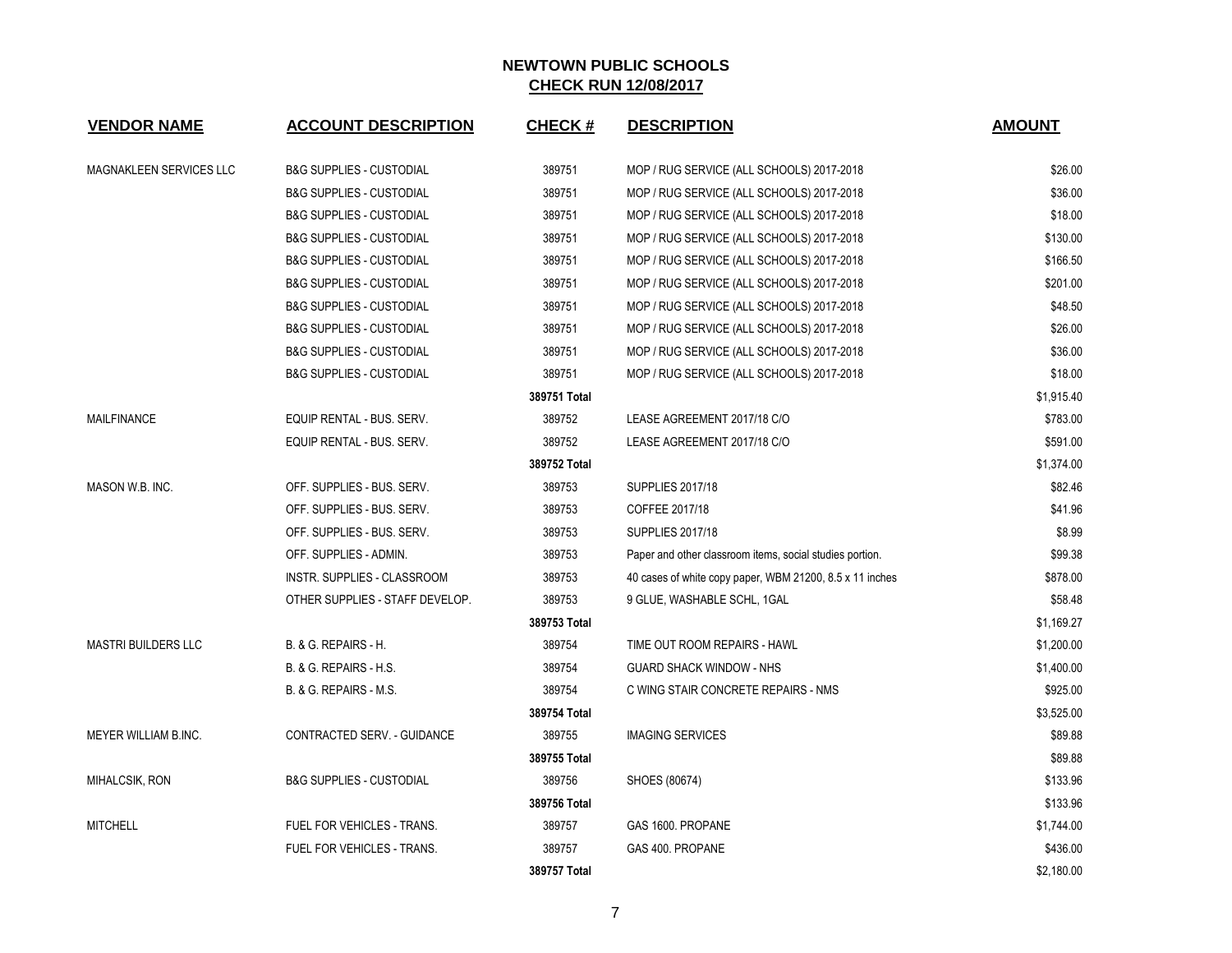| <b>VENDOR NAME</b>        | <b>ACCOUNT DESCRIPTION</b>          | <b>CHECK#</b> | <b>DESCRIPTION</b>                                              | <b>AMOUNT</b> |
|---------------------------|-------------------------------------|---------------|-----------------------------------------------------------------|---------------|
|                           |                                     |               |                                                                 |               |
| MOBILE MINI, INC.         | EQUIP RENTAL - B&G                  | 389758        | STORAGE CONTAINER RENTAL (E726) - 2                             | \$75.00       |
|                           | <b>EQUIP RENTAL - SPORTS</b>        | 389758        | <b>CONTAINER RENTAL</b>                                         | \$75.00       |
|                           | EQUIP RENTAL - SPORTS               | 389758        | <b>CONTAINER RENTAL</b>                                         | \$75.00       |
|                           | <b>EQUIP RENTAL - SPORTS</b>        | 389758        | <b>CONTAINER RENTAL</b>                                         | \$95.00       |
|                           |                                     | 389758 Total  |                                                                 | \$320.00      |
| MOORE MEDICAL LLC         | <b>B&amp;G SUPPLIES - CUSTODIAL</b> | 389759        | NON LATEX GLOVES - CUST SUPPLIES                                | \$125.40      |
|                           |                                     | 389759 Total  |                                                                 | \$125.40      |
| <b>MORETTI, CHRIS</b>     | STAFF TRAIN. - ADMIN.               | 389760        | <b>BOOKS FOR THE PRINCIPAL</b>                                  | \$89.81       |
|                           |                                     | 389760 Total  |                                                                 | \$89.81       |
| MORSE & CO, E.A.          | <b>B&amp;G SUPPLIES - CUSTODIAL</b> | 389761        | NABC, PEROXY, DEGREASER - CUST SUPPLIES                         | \$385.12      |
|                           | <b>REPAIRS - CUSTODIAL</b>          | 389761        | <b>CUST MACHINE REPAIRS - RIS</b>                               | \$167.60      |
|                           | <b>REPAIRS - CUSTODIAL</b>          | 389761        | VACUUM REPAIR PARTS - CUST REPAIRS                              | \$362.20      |
|                           |                                     | 389761 Total  |                                                                 | \$914.92      |
| NATIONAL ASSOC. FOR MUSIC | MEMBERSHIPS - MUSIC                 | 389762        | Membership renewals for Mahoney, Pope, lanello per attached.    | \$132.00      |
|                           | <b>MEMBERSHIPS - MUSIC</b>          | 389762        | Membership renewals for Mahoney, Pope, lanello per attached.    | \$132.00      |
|                           | MEMBERSHIPS - MUSIC                 | 389762        | Membership renewals for Mahoney, Pope, lanello per attached.    | \$132.00      |
|                           | MEMBERSHIPS - MUSIC                 | 389762        | Membership renewal for Hedin, pls music educators journal print | \$152.00      |
|                           |                                     | 389762 Total  |                                                                 | \$548.00      |
| NATIONAL GEOGRAPHIC CATAL | OFF. SUPPLIES - ADMIN.              | 389763        | Geo Bee Trophies, one for each cluster winner. Free shipping    | \$136.00      |
|                           |                                     | 389763 Total  |                                                                 | \$136.00      |
| NEWTOWN BOARD OF EDU      | <b>MEDICAL INS. PREMIUMS</b>        | 389764        | LONG TERM DISABILITY                                            | \$2,177.22    |
|                           | <b>ADMINISTRATION FEES</b>          | 389764        | COBRA ADM FEE DEC 2017                                          | \$300.00      |
|                           | <b>ADMINISTRATION FEES</b>          | 389764        | RETIREE ADM FEE NOV 2017                                        | \$185.00      |
|                           | LIFE INSURANCE                      | 389764        | AD&D PREMIUM                                                    | \$1,180.38    |
|                           | LIFE INSURANCE                      | 389764        | <b>LIFE PREMIUM</b>                                             | \$5,911.90    |
|                           |                                     | 389764 Total  |                                                                 | \$9,754.50    |
| NEWTOWN FOOD SERVICES     | OFF. SUPPLIES - ADMIN.              | 389765        | For Professional Development refreshments                       | \$102.00      |
|                           |                                     | 389765 Total  |                                                                 | \$102.00      |
| NEWTOWN HARDWARE          | <b>B&amp;G SUPPLIES - MAINT.</b>    | 389766        | MAINT SUPPLIES 2017-2018                                        | \$35.03       |
|                           | <b>B&amp;G SUPPLIES - MAINT.</b>    | 389766        | MAINT SUPPLIES 2017-2018                                        | \$44.07       |
|                           | <b>B&amp;G SUPPLIES - MAINT.</b>    | 389766        | MAINT SUPPLIES 2017-2018                                        | \$48.63       |
|                           | <b>B&amp;G SUPPLIES - MAINT.</b>    | 389766        | MAINT SUPPLIES 2017-2018                                        | \$210.47      |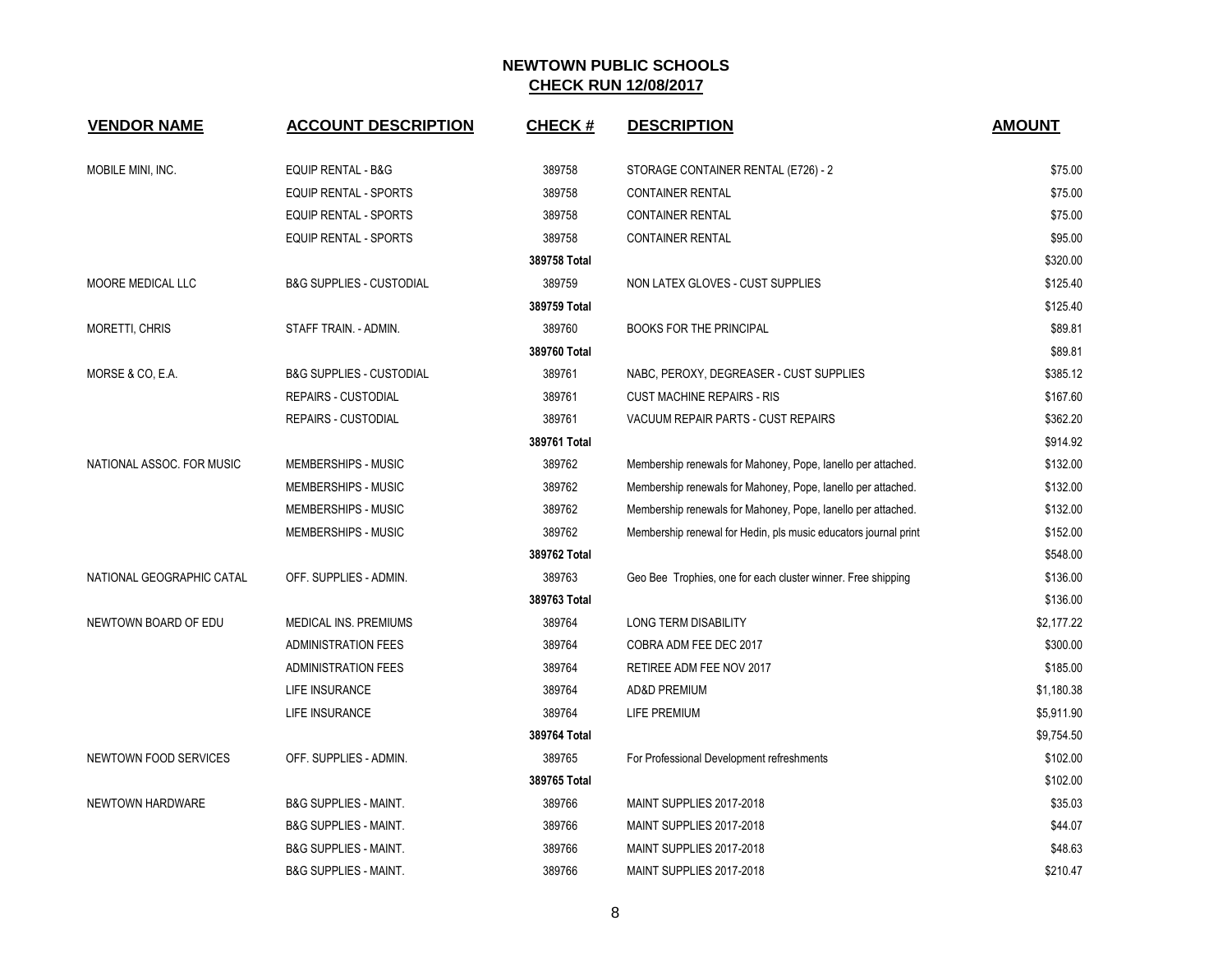| <b>VENDOR NAME</b>        | <b>ACCOUNT DESCRIPTION</b>       | <b>CHECK#</b> | <b>DESCRIPTION</b>                           | <b>AMOUNT</b> |
|---------------------------|----------------------------------|---------------|----------------------------------------------|---------------|
| NEWTOWN HARDWARE          | <b>B&amp;G SUPPLIES - MAINT.</b> | 389766        | MAINT SUPPLIES 2017-2018                     | \$21.57       |
|                           | <b>B&amp;G SUPPLIES - MAINT.</b> | 389766        | MAINT SUPPLIES 2017-2018                     | \$30.37       |
|                           | <b>B&amp;G SUPPLIES - MAINT.</b> | 389766        | MAINT SUPPLIES 2017-2018                     | \$28.78       |
|                           | <b>B&amp;G SUPPLIES - MAINT.</b> | 389766        | MAINT SUPPLIES 2017-2018                     | \$2.50        |
|                           | <b>B&amp;G SUPPLIES - MAINT.</b> | 389766        | MAINT SUPPLIES 2017-2018                     | \$36.39       |
|                           | <b>B&amp;G SUPPLIES - MAINT.</b> | 389766        | MAINT SUPPLIES 2017-2018                     | \$3.14        |
|                           | <b>B&amp;G SUPPLIES - MAINT.</b> | 389766        | MAINT SUPPLIES 2017-2018                     | \$23.36       |
|                           | <b>B&amp;G SUPPLIES - MAINT.</b> | 389766        | MAINT SUPPLIES 2017-2018                     | \$17.80       |
|                           | <b>B&amp;G SUPPLIES - MAINT.</b> | 389766        | MAINT SUPPLIES 2017-2018                     | \$72.79       |
|                           | <b>B&amp;G SUPPLIES - MAINT.</b> | 389766        | MAINT SUPPLIES 2017-2018                     | \$61.14       |
|                           | <b>B&amp;G SUPPLIES - MAINT.</b> | 389766        | MAINT SUPPLIES 2017-2018                     | \$5.39        |
|                           | <b>B&amp;G SUPPLIES - MAINT.</b> | 389766        | MAINT SUPPLIES 2017-2018                     | \$59.86       |
|                           | <b>B&amp;G SUPPLIES - MAINT.</b> | 389766        | MAINT SUPPLIES 2017-2018                     | \$10.78       |
|                           | <b>B&amp;G SUPPLIES - MAINT.</b> | 389766        | MAINT SUPPLIES 2017-2018                     | \$15.96       |
|                           | <b>B&amp;G SUPPLIES - MAINT.</b> | 389766        | MAINT SUPPLIES 2017-2018                     | \$24.25       |
|                           | <b>B&amp;G SUPPLIES - MAINT.</b> | 389766        | MAINT SUPPLIES 2017-2018                     | \$40.96       |
|                           | <b>B&amp;G SUPPLIES - MAINT.</b> | 389766        | MAINT SUPPLIES 2017-2018                     | \$14.82       |
|                           | <b>B&amp;G SUPPLIES - MAINT.</b> | 389766        | MAINT SUPPLIES 2017-2018                     | (\$0.90)      |
|                           | <b>B&amp;G SUPPLIES - MAINT.</b> | 389766        | MAINT SUPPLIES 2017-2018                     | \$43.50       |
|                           | <b>B&amp;G SUPPLIES - MAINT.</b> | 389766        | MAINT SUPPLIES 2017-2018                     | \$11.94       |
|                           | <b>B&amp;G SUPPLIES - MAINT.</b> | 389766        | MAINT SUPPLIES 2017-2018                     | \$69.23       |
|                           | <b>B&amp;G SUPPLIES - MAINT.</b> | 389766        | MAINT SUPPLIES 2017-2018                     | \$57.32       |
|                           |                                  | 389766 Total  |                                              | \$989.15      |
| NEXTSTAGE DESIGN LLC      | <b>PROF. SERV. - B. &amp; G.</b> | 389767        | NEWTOWN H/S AUDITORIUM RENOVATION PHASE 2    | \$5,000.00    |
|                           |                                  | 389767 Total  |                                              | \$5,000.00    |
| PCM-G                     | OFF. SUPPLIES - BUS. SERV.       | 389768        | LaserJet Jet ProM102n Quote 51077113390 (LR) | \$158.00      |
|                           |                                  | 389768 Total  |                                              | \$158.00      |
| PEMBROKE PUMPING SERVICES | <b>EQUIP RENTAL - SPORTS</b>     | 389769        | PORT O POTTY RENTAL                          | \$57.50       |
|                           | <b>EQUIP RENTAL - SPORTS</b>     | 389769        | PORT O POTTY RENTAL                          | \$230.00      |
|                           |                                  | 389769 Total  |                                              | \$287.50      |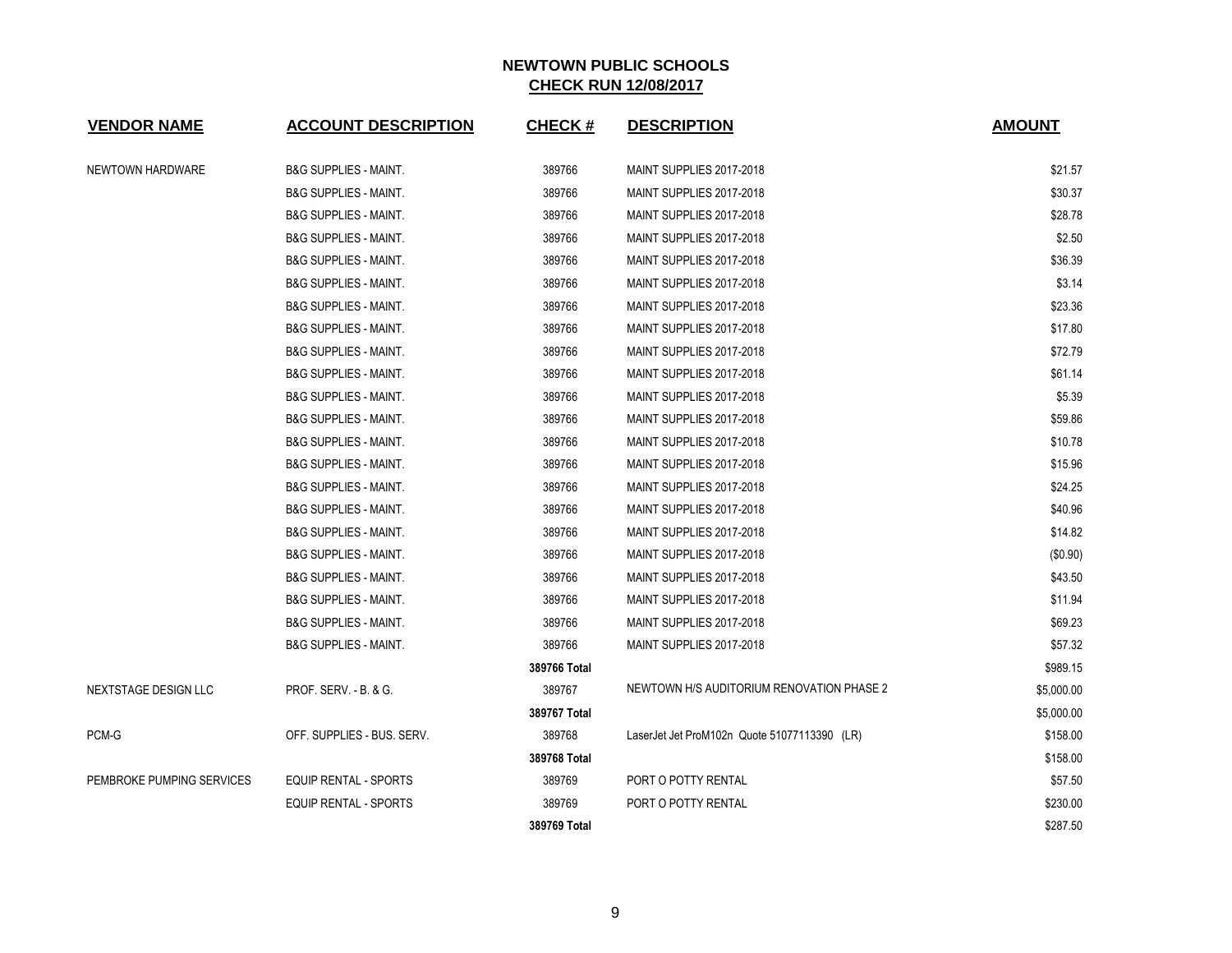| <b>VENDOR NAME</b>        | <b>ACCOUNT DESCRIPTION</b>      | <b>CHECK#</b> | <b>DESCRIPTION</b>                                        | <b>AMOUNT</b> |
|---------------------------|---------------------------------|---------------|-----------------------------------------------------------|---------------|
| PEPPER J.W. & SON IN      | <b>INSTR. SUPPLIES - MUSIC</b>  | 389770        | <b>MUSIC SUPPLIES</b>                                     | \$60.00       |
|                           | <b>INSTR. SUPPLIES - MUSIC</b>  | 389770        | <b>MUSIC SUPPLIES</b>                                     | \$9.99        |
|                           |                                 | 389770 Total  |                                                           | \$69.99       |
| PETTY CASH - C/O          | CONTRACTED SERV. - SUPER.       | 389771        | PETTY CASH                                                | \$29.38       |
|                           | OFF. SUPPLIES - SUPER.          | 389771        | PETTY CASH                                                | \$206.62      |
|                           | STAFF TRAVEL - B.O.E.           | 389771        | PETTY CASH                                                | \$31.47       |
|                           | OFF./MEETING SUPPLIES - B.O.E.  | 389771        | PETTY CASH                                                | \$57.81       |
|                           |                                 | 389771 Total  |                                                           | \$325.28      |
| POMPANO, MARK J.          | STAFF TRAVEL - SECURITY         | 389772        | TRAVEL 10/02/17 - 11/20/17                                | \$191.53      |
|                           |                                 | 389772 Total  |                                                           | \$191.53      |
| RADACHOWSKY, JENNIFER     | STAFF TRAVEL - PUPIL SERV.      | 389773        | TRAVEL NOV 2017                                           | \$46.22       |
|                           |                                 | 389773 Total  |                                                           | \$46.22       |
| RAGAINI, PEGGY            | STAFF TRAVEL - CLASSROOM        | 389774        | TRAVEL CAASP TECH CONF                                    | \$44.73       |
|                           |                                 | 389774 Total  |                                                           | \$44.73       |
| RED THREAD SPACES LLC     | B. & G. REPAIRS - H.S.          | 389775        | CARPET INSTALL - NHS GRAPHIC ARTS                         | \$350.00      |
|                           |                                 | 389775 Total  |                                                           | \$350.00      |
| RIDDELL/ ALL AMERICAN SPO | <b>INSTR. SUPPLIES - SPORTS</b> | 389776        | Ref Inv# 950435020 - Only Pay \$347.55                    | \$347.55      |
|                           |                                 | 389776 Total  |                                                           | \$347.55      |
| SANTOS, NELSON M.         | STAFF TRAVEL - INFO. TECH.      | 389777        | TRAVEL SEPT 2017                                          | \$74.47       |
|                           | STAFF TRAVEL - INFO. TECH.      | 389777        | TRAVEL AUG 2017                                           | \$78.65       |
|                           | STAFF TRAVEL - INFO. TECH.      | 389777        | TRAVEL JULY 2017                                          | \$55.21       |
|                           | STAFF TRAVEL - INFO. TECH.      | 389777        | TRAVEL OCT 2017                                           | \$63.77       |
|                           | STAFF TRAVEL - INFO. TECH.      | 389777        | TRAVEL NOV 2017                                           | \$48.26       |
|                           |                                 | 389777 Total  |                                                           | \$320.36      |
| SCHOLASTIC INC (1)        | CONTRACTED SERV. - LIBRARY      | 389778        | Bookflix Annual Subscription Account#55236                | \$2,052.00    |
|                           |                                 | 389778 Total  |                                                           | \$2,052.00    |
| SCHOOL HEALTH CORPORATION | MEDICAL SUPPLIES - NONPUBLIC    | 389779        | See Attached List                                         | \$2.88        |
|                           | MEDICAL SUPPLIES - ELEM.        | 389779        | See Attached List                                         | \$56.33       |
|                           | MEDICAL SUPPLIES - H.S.         | 389779        | See Attached List                                         | \$53.34       |
|                           |                                 | 389779 Total  |                                                           | \$112.55      |
| SHEFFIELD POTTERY IN      | <b>INSTR. SUPPLIES - ART</b>    | 389780        | 50lb box Clay - New England White No Talc Low Earthenware | \$60.40       |
|                           |                                 | 389780 Total  |                                                           | \$60.40       |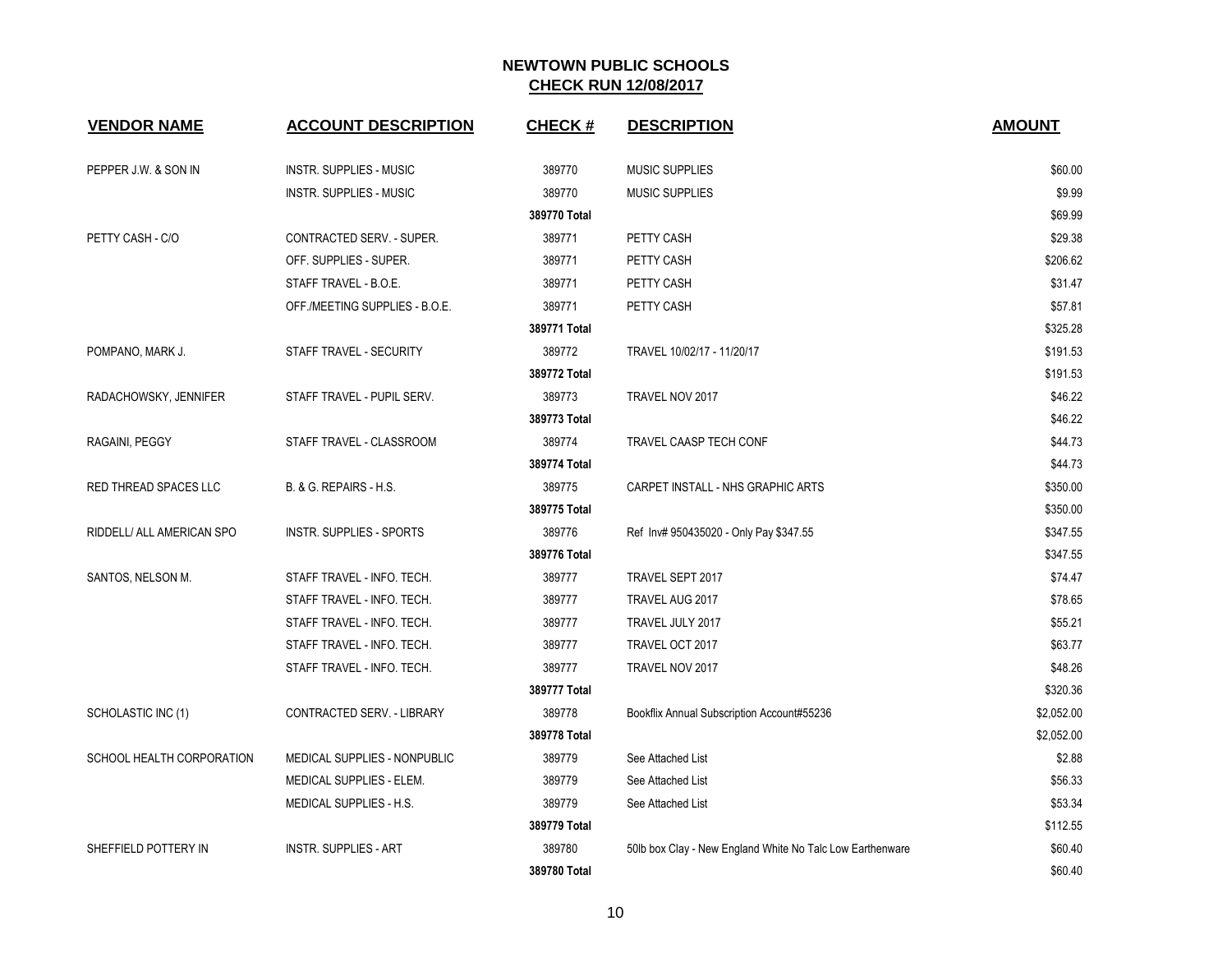| <b>VENDOR NAME</b>           | <b>ACCOUNT DESCRIPTION</b>       | <b>CHECK#</b> | <b>DESCRIPTION</b>                                          | <b>AMOUNT</b> |
|------------------------------|----------------------------------|---------------|-------------------------------------------------------------|---------------|
| SILVEIRA, IDALINA            | OTHER SUPPLIES - STAFF DEVELOP.  | 389781        | PROF TEXT FOR CT READ CONF                                  | \$33.95       |
|                              |                                  | 389781 Total  |                                                             | \$33.95       |
| <b>PRIVATE</b>               | TUITION - OUT-OF-DISTRICT        | 389782        | TUITION - OUT-OF-DISTRICT                                   | \$13,750.00   |
|                              |                                  | 389782 Total  |                                                             | \$13,750.00   |
| SMITH, RACHEL                | STAFF TRAVEL - COMPUTER ED.      | 389783        | TRAVEL ED TECH CONF                                         | \$158.36      |
|                              | STAFF TRAIN. - CLASSROOM         | 389783        | <b>TRAVEL PROF DEV</b>                                      | \$21.50       |
|                              |                                  | 389783 Total  |                                                             | \$179.86      |
| SOUTHBURY PRINTING C         | OFF. SUPPLIES - ADMIN.           | 389784        | Sign/Banner for Main Entrance of School. No shipping charge | \$225.71      |
|                              |                                  | 389784 Total  |                                                             | \$225.71      |
| SOUTHFIELD CENTER FOR PSY    | CONTRACTED SERV. - SP/HEAR.      | 389785        | CONSULTATION FOR CB WITH NICOLE NASCIMENTO                  | \$600.00      |
|                              |                                  | 389785 Total  |                                                             | \$600.00      |
| STEPNEY HARDWARE INC.        | <b>B&amp;G SUPPLIES - MAINT.</b> | 389786        | FOR MAINT SUPPLIES 2017-2018                                | \$94.94       |
|                              | <b>B&amp;G SUPPLIES - MAINT.</b> | 389786        | FOR MAINT SUPPLIES 2017-2018                                | \$14.36       |
|                              |                                  | 389786 Total  |                                                             | \$109.30      |
| SWEETWATER SOUND INC.        | INSTR. SUPPLIES - MUSIC          | 389787        | MEINI PERCUSSION- BERHINGER STUDIO CONDENSER                | \$264.45      |
|                              |                                  | 389787 Total  |                                                             | \$264.45      |
| TAX COLLECTOR NEWTOWN        | SEWER OPERATION & MAINT.         | 389788        | <b>SEWER USE MAINT</b>                                      | \$12,992.89   |
|                              |                                  | 389788 Total  |                                                             | \$12,992.89   |
| TAX COLLECTOR NEWTOWN        | SEWER OPERATION & MAINT.         | 389789        | SEWER USE HAW                                               | \$450.36      |
|                              |                                  | 389789 Total  |                                                             | \$450.36      |
| TEACHER SYNERGY LLC          | <b>INSTR. SUPPLIES - MATH</b>    | 389790        | ALGEBRA 2 CURRICULUM FOR MATH                               | \$187.99      |
|                              |                                  | 389790 Total  |                                                             | \$187.99      |
| TOM'S SERVICE LLC            | <b>REPAIRS - CAFETERIA</b>       | 389791        | <b>REPAIR DISHWASHER</b>                                    | \$36.50       |
|                              | <b>REPAIRS - CAFETERIA</b>       | 389791        | <b>REPAIR WARMER</b>                                        | \$104.00      |
|                              | REPAIRS - CAFETERIA              | 389791        | <b>REPAIR OVEN</b>                                          | \$208.00      |
|                              |                                  | 389791 Total  |                                                             | \$348.50      |
| <b>TORRCO</b>                | <b>EMERGENCY REPAIRS - M.S.</b>  | 389792        | SEWER LINE LEAK REPAIR - NMS                                | \$21.44       |
|                              | B. & G. REPAIRS - HOM.           | 389792        | SEPTIC SMELL REPAIR PARTS - HOM                             | \$219.48      |
|                              |                                  | 389792 Total  |                                                             | \$240.92      |
| <b>WELLSPRING FOUNDATION</b> | TUITION - OUT-OF-DISTRICT        | 389793        | TUITION - OUT-OF-DISTRICT                                   | \$5,953.08    |
|                              | TUITION - OUT-OF-DISTRICT        | 389793        | TUITION - OUT-OF-DISTRICT                                   | \$5,953.08    |